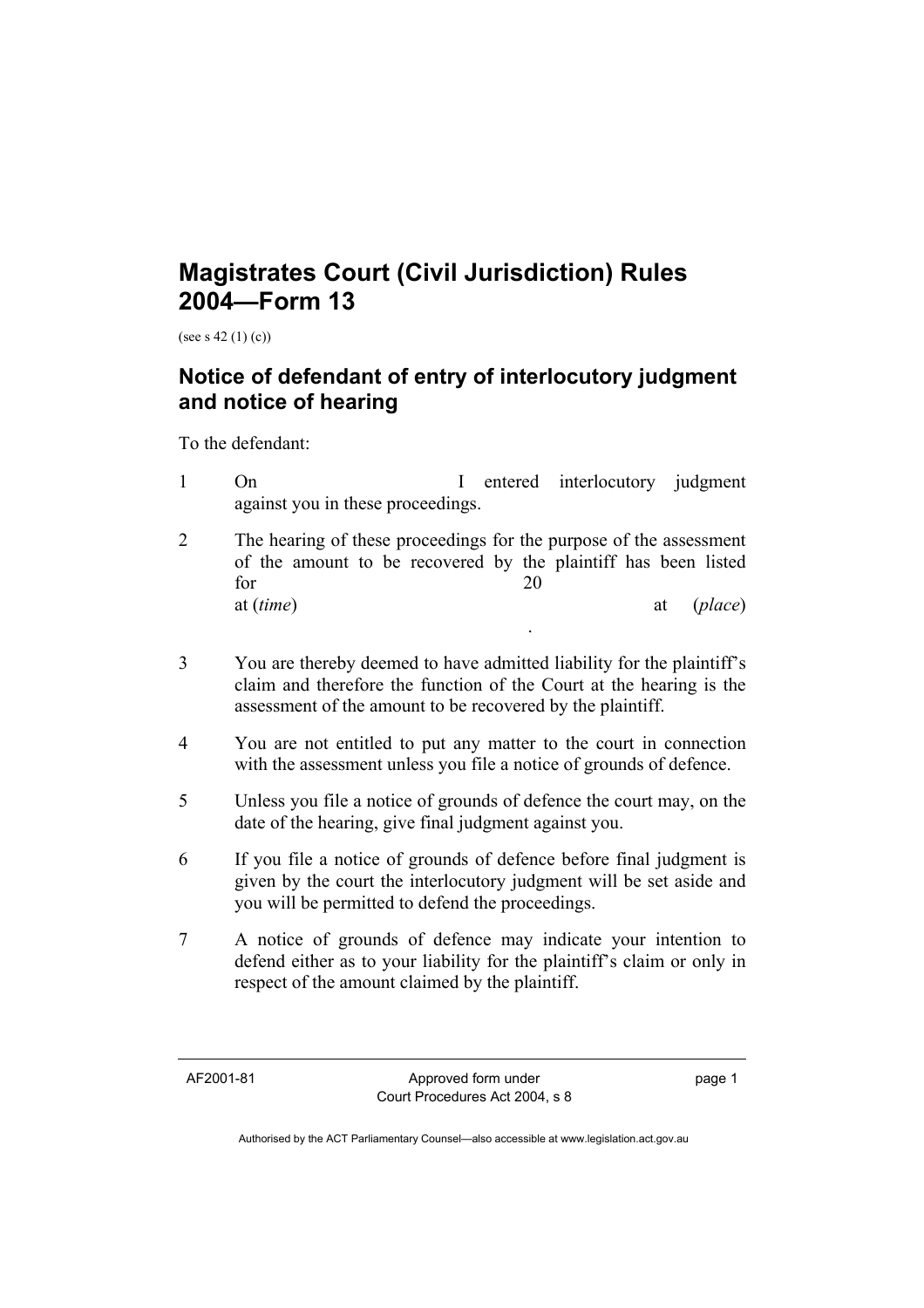8 Where you file a notice of grounds of defence you may, whether or not your defence is successful, be liable for any costs incurred by the plaintiff in obtaining interlocutory judgment or as a result of the setting aside of that judgment as well as for any costs arising by virtue of the proceedings being defended.

## Dated 20 .

Registrar

AF2001-81 Magistrates Court (Civil Jurisdiction) Rules 2004— Form 13

page 2

Authorised by the ACT Parliamentary Counsel—also accessible at www.legislation.act.gov.au